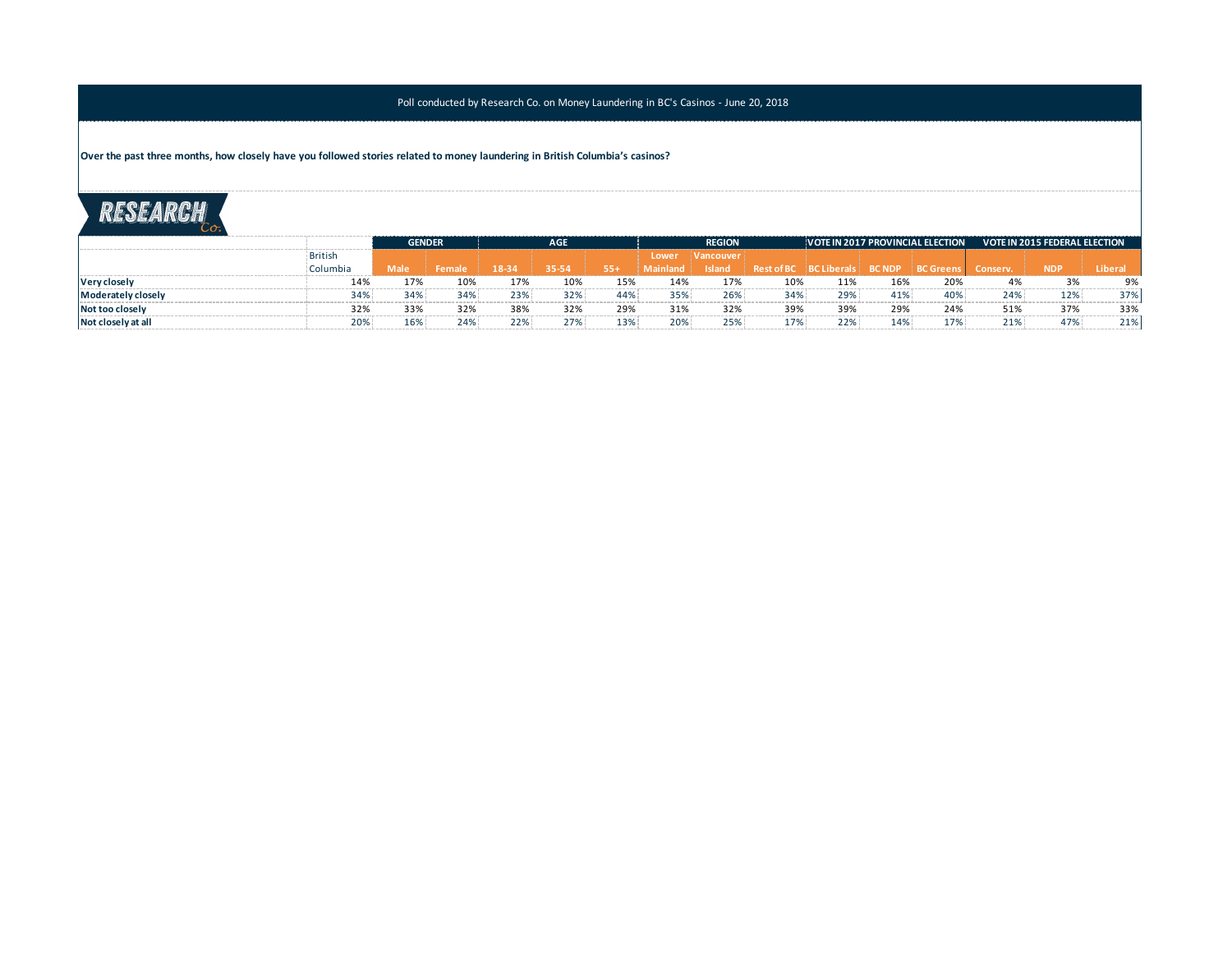**Do you support or oppose each of the following measures to deal with money laundering at British Columbia's casinos? - Declaring the source of any cash deposits over \$10,000 at casinos**

|                         |                |      | <b>GENDER</b> | <b>AGE</b> |       |       | <b>REGION</b> |                         |                |                                   |     | VOTE IN 2017 PROVINCIAL ELECTION | <b>VOTE IN 2015 FEDERAL ELECTION</b> |            |       |
|-------------------------|----------------|------|---------------|------------|-------|-------|---------------|-------------------------|----------------|-----------------------------------|-----|----------------------------------|--------------------------------------|------------|-------|
|                         | <b>British</b> |      |               |            |       |       | Lower         | <i><b>Nancouver</b></i> |                |                                   |     |                                  |                                      |            |       |
|                         | Columbia       | Male | Female        | 18-34      | 35-54 | $55+$ | Mainland      | <b>Island</b>           |                | Rest of BC   BC Liberals   BC NDP |     | <b>BC</b> Greens                 | Conserv.                             | <b>NDP</b> | Liber |
| <b>Strongly support</b> | 67%            | 66%  | 67%           | 52%        | 63%   | 81%   | 67%           | 62%                     | 68%            | 64%                               | 69% | 74%                              | 59%                                  | 57%        | 57%   |
| Moderately support      | 19%            | 20%  | 18%           | 27%        | 22%   | 11%   | 19%           | 20%                     | 19%            | 21%                               | 18% | 17%                              | 26%                                  | 19%        | 21%   |
| Moderately oppose       |                | 6%   | 7%            |            | 4%    |       | 5%            | 1%                      | E <sub>0</sub> | 6%                                | ን%  | 4%                               | 2%                                   | 8%         | 9%    |
| <b>Strongly oppose</b>  | ∠ 7∩           |      | 70/<br>‰′     | 0%         | 4%    | 7%    | 1%            | 4%                      | 4%             | 2%                                | 3%  | 0%                               | 4%                                   | 1%         |       |
| Not sure                |                |      | 11%           | 12%        |       |       |               | 13%                     |                | 7%                                | 8%  |                                  | 8%                                   | 15%        | 8%    |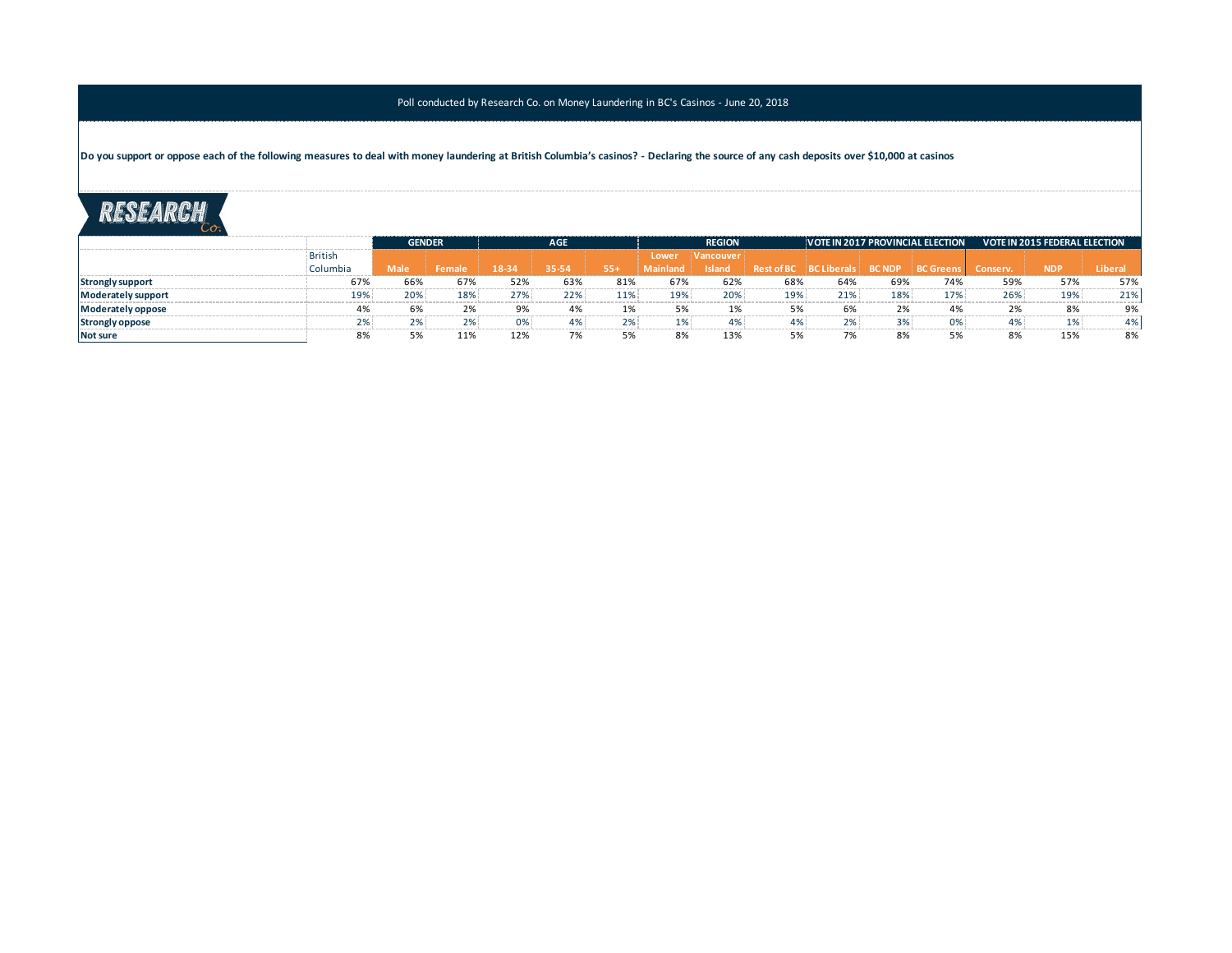Do you support or oppose each of the following measures to deal with money laundering at British Columbia's casinos? - Banning "high limit" table gambling, where bets are higher than \$10,000.

|                         |                |             | <b>GENDER</b> |       | <b>AGE</b> |       |          | <b>REGION</b>           |                               |       |     | VOTE IN 2017 PROVINCIAL ELECTION | <b>VOTE IN 2015 FEDERAL ELECTION</b> |            |        |
|-------------------------|----------------|-------------|---------------|-------|------------|-------|----------|-------------------------|-------------------------------|-------|-----|----------------------------------|--------------------------------------|------------|--------|
|                         | <b>British</b> |             |               |       |            |       | Lower    | <i><b>Nancouver</b></i> |                               |       |     |                                  |                                      |            |        |
|                         | Columbia       | <b>Male</b> | Female        | 18-34 |            | $55+$ | Mainland | <b>Island</b>           | Rest of BC BC Liberals BC NDP |       |     | BC Greens                        | Conserv.                             | <b>NDP</b> | Libera |
| <b>Strongly support</b> | 48%            | 45%         | 51%           | 33%   | 41%        | 64%   | 47%      | 53%                     | 45%                           | 42%   | 52% | 51%                              | 52%                                  | 45%        | 42%    |
| Moderately support      | 20%            | 17%         | 23%           | 27%   | 22%        | 14%   | 20%      | 19%                     | 20%                           | 21%   | 19% | 20%                              | 25%                                  | 21%        | 18%    |
| Moderately oppose       | 11%            | 14%         | 8%            | 14%   | 14%        | 6%    | 13%      | 6%                      | 7%                            | 15%   | 7%  | 13%                              | 0%                                   | 9%         | 13%    |
| <b>Strongly oppose</b>  | 8%             | 12%         | 3%            | 7%    |            | 6%    | 8%       | 6%                      | 6%                            | $9\%$ | 5%  | 8%                               | 5%                                   | 12%        | 13%    |
| Not sure                |                | 12%         | 15%           | 18%   | 14%        | 10%   | 11%      | 15%                     | 21%                           | 12%   | 17% |                                  | 19%                                  | 13%        | 14%    |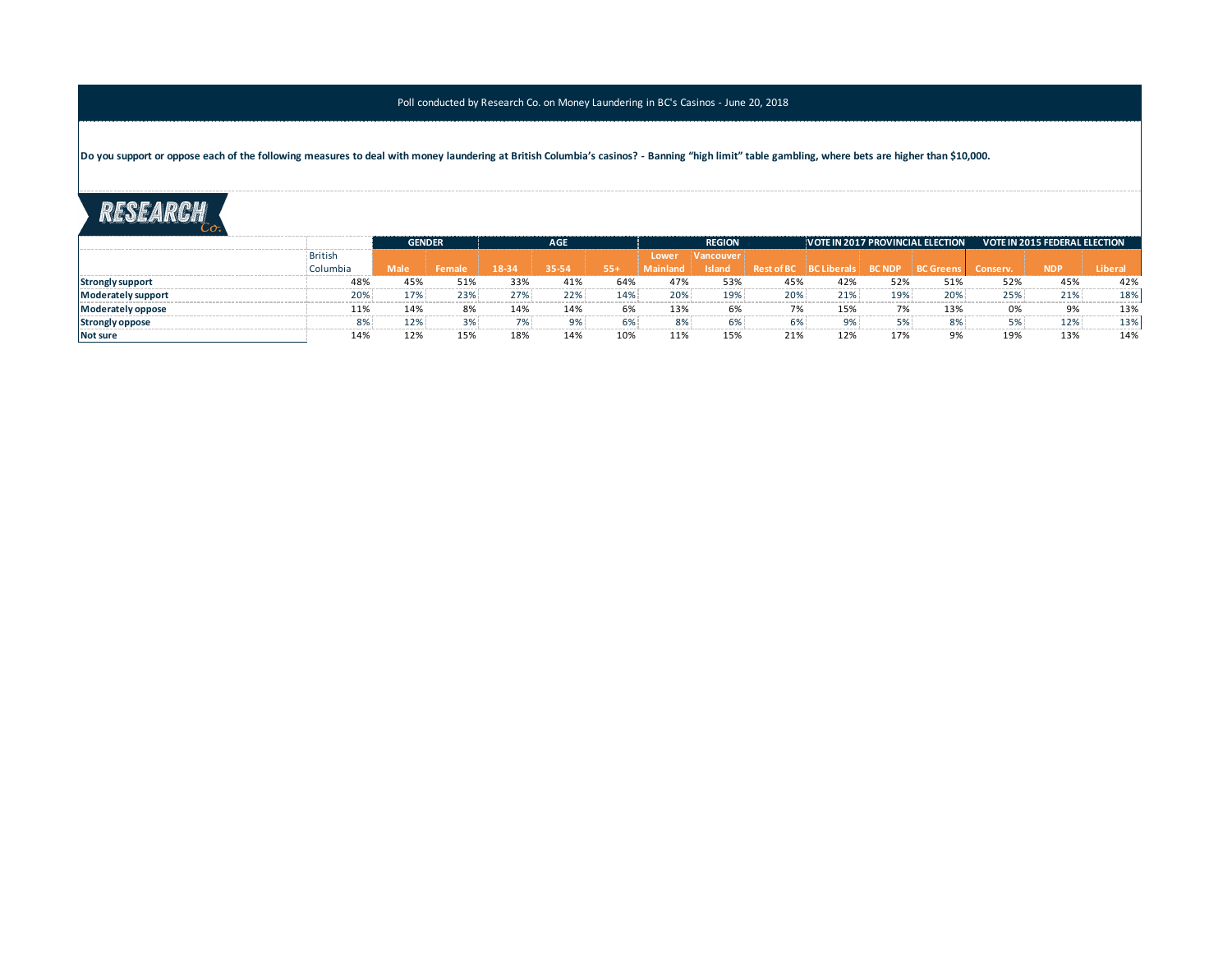**As you may know, Provincial Health Officer Perry Kendall released a report in February 2015 that examines legalized gambling in B.C. from a public-health perspective. The Kendall Report states:**

**- That from the introduction of expanded gambling in 2001 -2007, the population of severe gambling addicts in BC increased by almost 140%.**

**- That problem and pathological gambling among youth is 2 to 3 times higher than in the adult population.**

**- That, on average, problem gamblers incur more than four times the medical-related expenses than patients who are not diagnosed with this condition.** 

**- That there has been a substantial increase in the availability of inherently riskier gambling opportunities, such as electronic gaming machines.**

**In light of this report, do you think pending gambling developments should be postponed so that more research can be conducted on their benefits and drawbacks?**

|                            |                |      | <b>GENDER</b> | <b>AGE</b> |       |       | <b>REGION</b> |                         |                   |                                  |     | VOTE IN 2017 PROVINCIAL ELECTION | <b>VOTE IN 2015 FEDERAL ELECTION</b> |            |         |
|----------------------------|----------------|------|---------------|------------|-------|-------|---------------|-------------------------|-------------------|----------------------------------|-----|----------------------------------|--------------------------------------|------------|---------|
|                            | <b>British</b> |      |               |            |       |       | Lower         | <i><b>Nancouver</b></i> |                   |                                  |     |                                  |                                      |            |         |
|                            | Columbia       | Male | Female        | $18-34$    | 35-54 | $55+$ | aland.        | <b>Island</b>           | <b>Rest of BC</b> | BC Liberals   BC NDP   BC Greens |     |                                  | Conserv.                             | <b>NDR</b> | Liberal |
| Definitely should          | 25%            | 23%  | 27%           | 16%        | 24%   | 32%   | 23%           | 34%                     | 25%               | 21%                              | 27% | 30%                              | 23%                                  | 27%        | 26%     |
| <b>Probably should</b>     | 37%            | 36%  | 38%           | 41%        | 34%   | 38%   | 34%           | 42%                     | 47%               | 38%                              | 38% | 38%                              | 23%                                  | 33%        | 31%     |
| <b>Probably should not</b> | 17%            | 20%  | 13%           | 28%        | 12%   | 12%   | 20%           | 8%                      | 12%               | 21%                              | 15% | 12%                              | 15%                                  | 14%        | 22%     |
| Definitely should not      |                | 8%   |               | 0%         | 11%   | 8%    | 7%            | 7%                      | 7%                | 9%                               | 5%  | 7%                               | 9%                                   | 6%         | 10%     |
| Not sure                   | 14%            | 139  | 16%           | 15%        | 19%   | 9%    | 16%           | 10%                     | 10%               | 12%                              | 15% | 14%                              | 30%                                  | 20%        | 11%     |